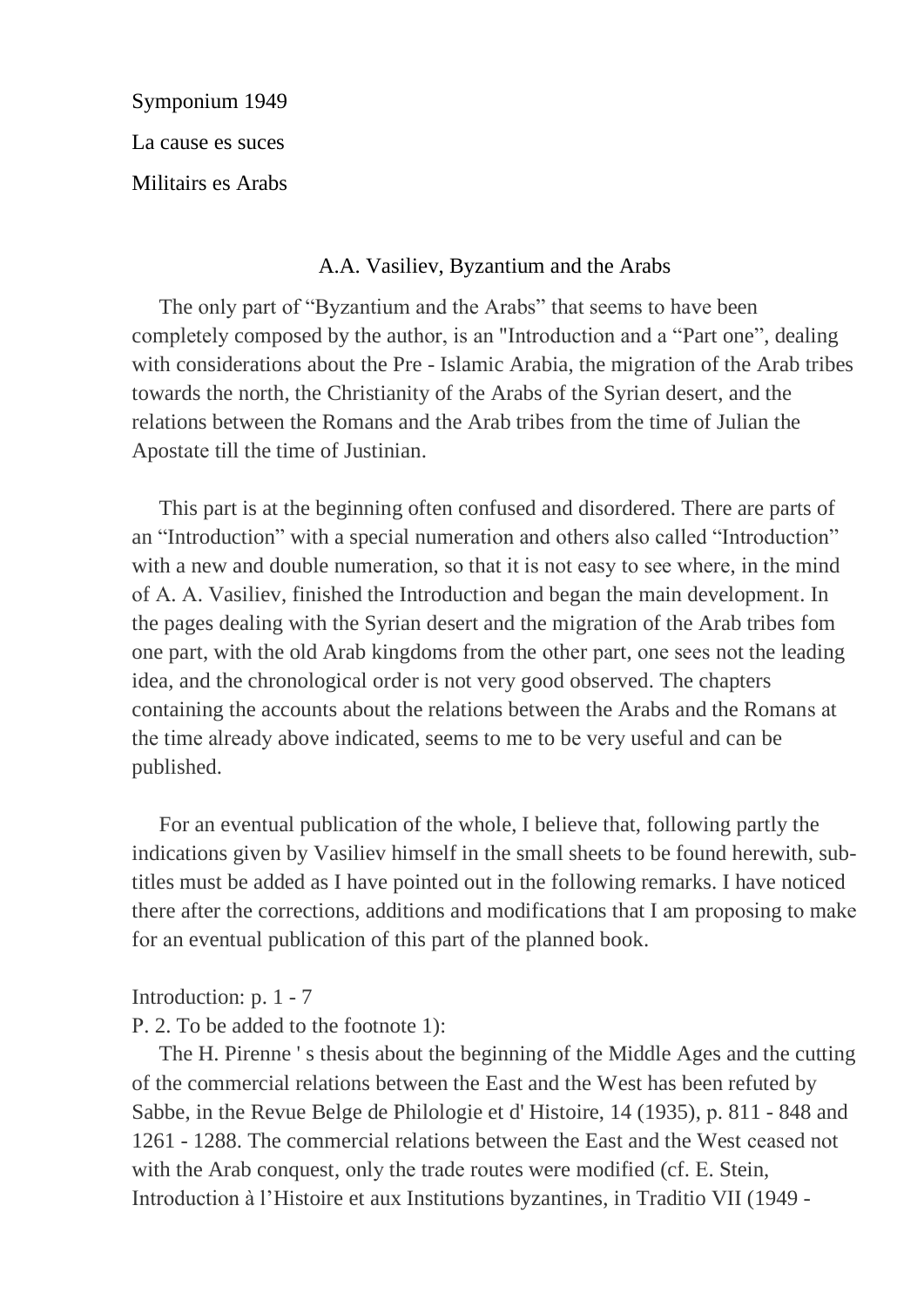1951), p. 121,  $\pi$ . 1) E. Stein, op. cit., p. 104, has pointed out that, after the Arab conquest, the Byzantine Empire lost his character of universal power, that he had to share the civilized world with the Islam and that he was from this time forward only the greatest power of the Christianity.

P. 8 (1 double numeration): Sub - title: Pre - islamic Arabia; Mecca.

The first lines of  $p. 8 - 9 (1 - 2)$  must be condensed: Arabia, which must be regarded as being the whole area of Arab occupation, as "the land of the Arabs" including the Syrian desert, and not only as the peninsula to which the name is often confined, had always been full of life during the centuries that preceded Islan. The characteristic feature... etc.

P. 12 (5) To be condensed: The richest among the cities which were along this trade route was Mecca (ancient Macoraba). About the fifth century A. D., the Arab tribe of Kuraish began to dominate in this city which rapidly growing very wealthy, and a rich merchant aristocracy raised (note 8). Since the neighbourhood of Mecca ...etc

Note 8): Cf. Goldziher, Die Religion des Islams, 103 (Die Kultur der Gegenwart, ed. by P. Hinneberg, Die Religionen des Orients (1913) III, 1, 2d ed.) "With the dominance of the nobility, Mecca assumed a materialistic, arrogantly plutocratic character, and deep religious satisfaction could not be found there".

P. 13 (6) To be added after the words...A. Wensinck: in the article "Mecca" of the Encyclopaedia of Islam.

P. 18 a (10). Sub - title: The Syrian and Arabian desert and the migration of the Arab tribes towards the North.

P. 18 a 2 (17). Here I have replaced p. 17, which Vasiliev took out for later period, and may be at this place, between the p.  $18a(10)$  and  $18b(11)$ .

P. 18 (13) To be added to note 1): For the migration of the tribes toward North Arabia, Mesopotamia and Syria, see Caetani, Annali, II, 2, 853 and O. Blau, Arabian im sechsten Jahrhundert, ZDMG, XXIII.

The small sheet with note 2 is to be dropped.

P. 18 e (14) The small sheet is to be dropped.

P. 21 (15). Sub - title: The Arab kingdoms in the border land:

P. 21 (15) This page must be preceded by a few words, so that a transition is made between the precedent account and the following: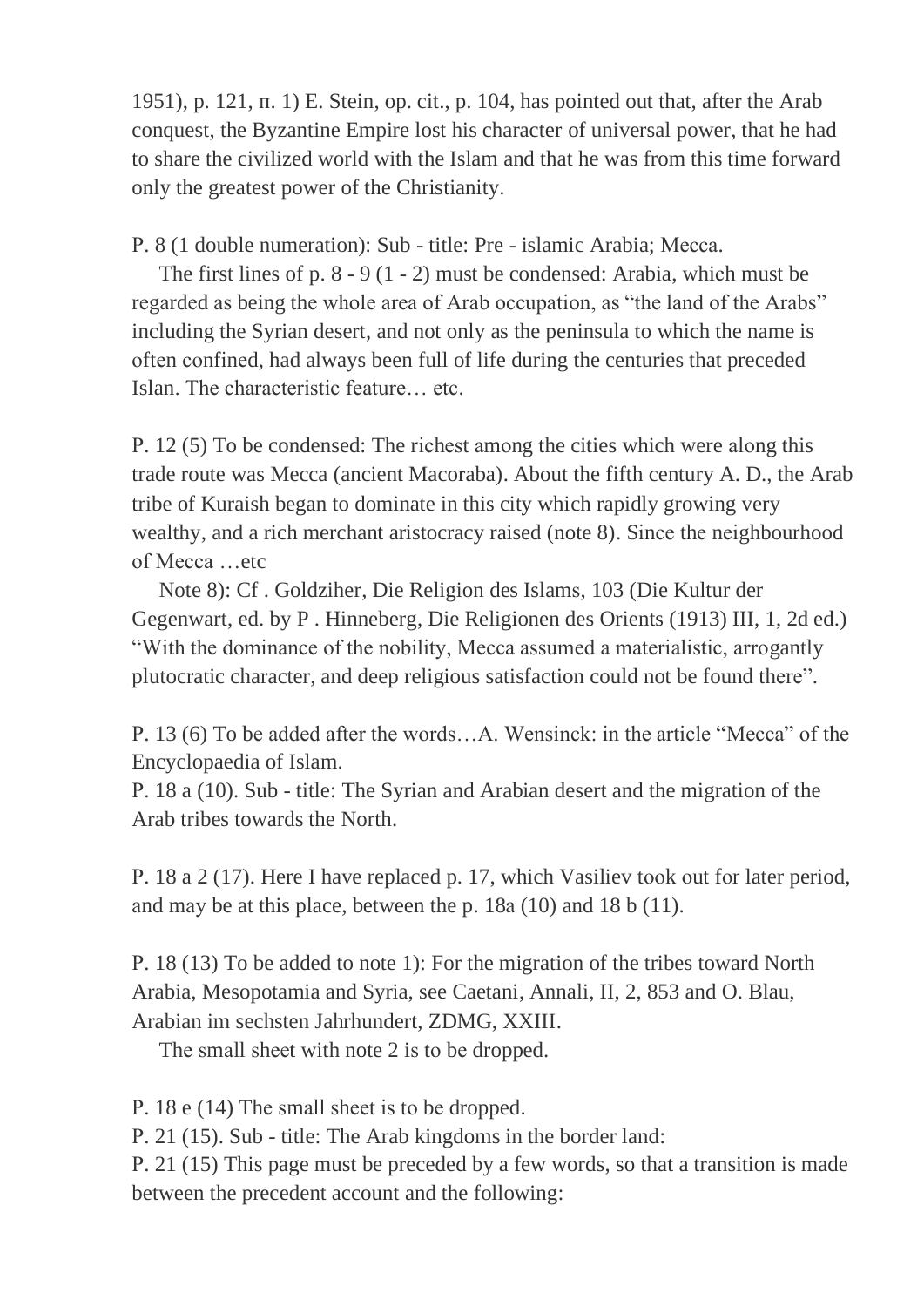Long before Christ, in the border land between the Arsacid Empire and Syria, the Arabs of the trade routes founded kingdoms, as the kingdom of the Abgar in Edessa, and the kingdom of Nabataea in the east of Palestine. In Syria also, there were small Arab dynasties, in Emesa or in the Anti - Liban.

P. 24 (21) Sub - title: Christianity in the Syrian desert.

Christianisme dans l'Empire perse, 19 sq and De Lacy O'Leary, Arabia before Mohammed, 157.

P. 25 a (25) Sub - title: Imru' u'l - Qais, [Imru al qays] the King of all the Arabs. P. 25 (31). See at this page my addition in a footnote.

P. 25 h (32). Sub - title: Relations between Romans and Arabs.

P. 26 (33) a) Julian the Apostate: Note 2: To be added: cf. A. Musil in Kusayr Amra, Vienna, 1907, vol. I, p. 130

P. 27 (34) b) Valens.

P. 28 (35) To be added in the footnote: cf. A. Musil, loc. cit.

P. 29 (36) Sub - title: Accounts about the relations between the Arabs and the Romans / in the hagiographic literature. / or Syrian Christians

P. 42 (35) See the remark at this page.

P. 43 (36) and 44 (37) dealing with Arab incursions into Adiabene (this is not in byzantine territory) must be in a footnote to p. 42 (35). See at this page.

P. 49 (36). A note is to be added: 1) There were also Monophysites in the East. See Labourt, Le christianisme dans l'empire perse, p. 217 sq, 239 sq.

P.  $60$  (52). Sub - title: The story of Amorcesos at the time of Leo I (457-474)

P. 63. Sub - title: The story of the Arab Adid at the time of Anastasius I (491-518)

- P.  $64$ . Sub title: The time of Justin I  $(518-527)$
- P. 65. Sub title The sanctuary of Resapha.
- P. 69. Sub title: The Saracens in the Pratum Spirituale of John Moschus.
- P. 72. Sub title: The Arabs, Byzantium and Persia. The Limes Orientis.
- P. 86. Justinian's Novel 102, and Novel 103.
- P. 99. The Lakhmids and the Ghassanids.
- P. 117 The journey of the poet Imru'u'l Qais to Constantinople.

P. 123. All this page should be a footnote.

P. 124 The novels of Justinian and of Justin II about the marriages in the Oriental provinces.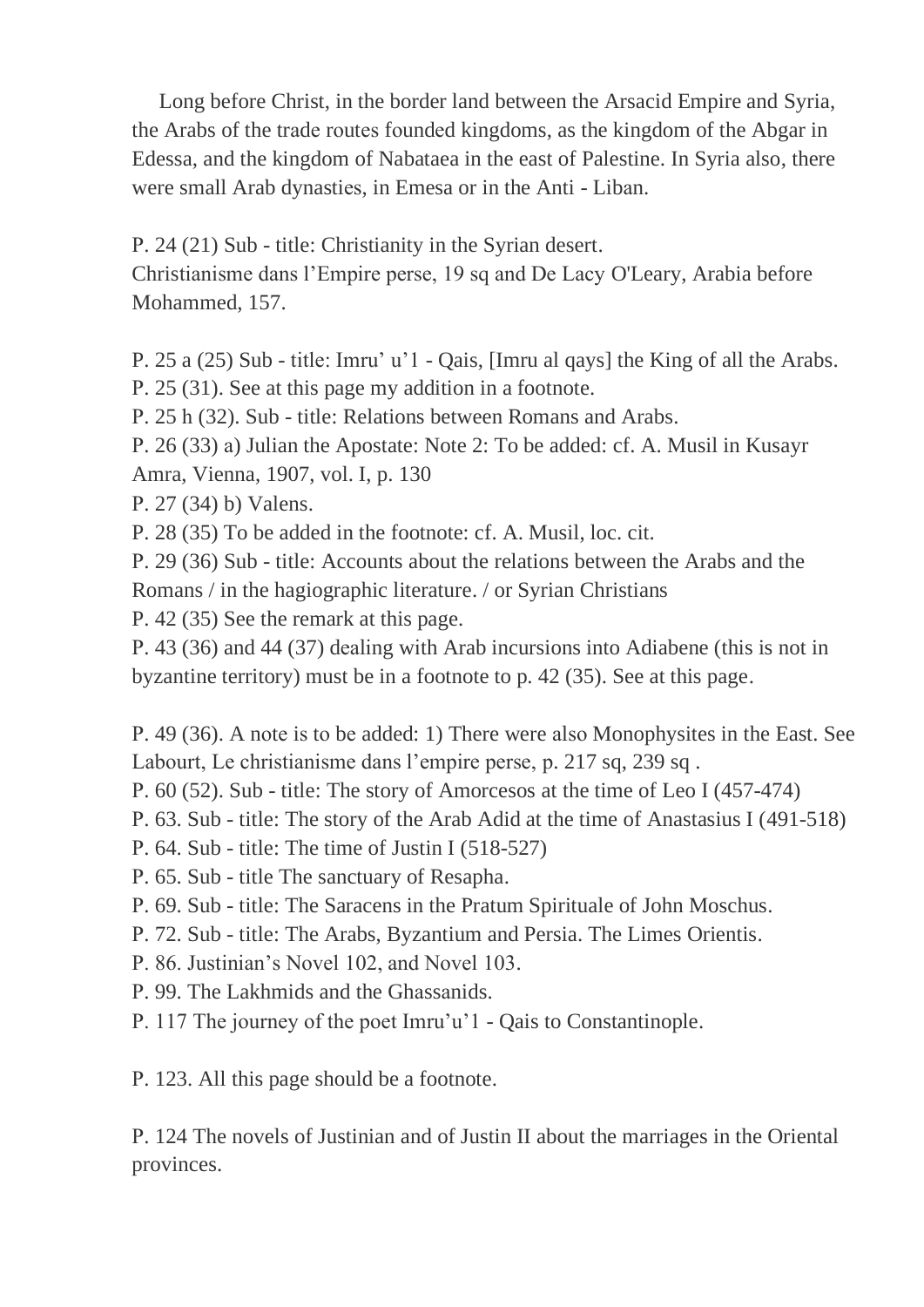Р. 133 - 134 - 135. These pages should be a footnote. I am not sure thаt thе expression "be liable to the extreme penalty" (has not the meaning of "capital pain", or "capital punishment" as in the law of Valentinian and Valens (р. 137).

Р. 142. To be added in a footnote: See on the novels of Justinian and of Justin above analyzed an article of M. Shangin, Vizantiiskie meropriatiya po okhrane granits (in russian) in Istorik Marksist, t. 92 (1941) n. 4, p. 80 - 92 (Institut istorii Ak. Nauk SSSR, 1941).

General remark. In this "Part One", A. A. Vasiliev failed to give a complete account of the relations between Byzantium and the Arabs at the pre - islamic time. Many episods of this relations were left аside. For the time of Justin І, he has given a complete account in his book about this emperor, but for the time of Justinian, he have оnlу gіvеn a brief survey of the relations between Persia and Byzantium, аnd of the relations between Byzantium and the Lakhmids and Ghassan1ds. The negotiations with the others Arabs as the kings of Kinda, for instance, are missing in this part. Pеrhарѕ, аѕ А. А. Vasiliev intended to publish later a bооk аbоut Justinian, whose he considered his monography about Justin I as an introduction, he has deliberately left аside an account about this questions.

 If this "Part One" is to be published, and I believe thаt іt mау bе, preliminary remarks must be made in order to give advice to the readers that this posthumous publication is only fragmentary. But I think that many accounts and details can be very useful for many scholars, chiefly the Arabists who are not familiar with the Byzantine history and the Byzantines sources.

M. Canard

 En dеhors de cette "Part One" de "Byzantium and the Arabs", Vasiliev a laissé encore quelques sections rédigeés et ayant trait à une pérіоdе postérieure à celle envisagée dans "Part One".

## Il s'agit: de

19) Les voyages de Mahоmеt en Syrie et en Egypte avant sa mission.

 C'est uniquement une revue des sources bien connues sur cеs faits 1égendаires (le voyage en Egypte n'a aucun fоndеmеnt historique et les voyages en Syrie sont probablement tout aussi legendaires), et des appreciations d'auteurs modernes sur la valeur de ces informations que sont suspectes dans l'ensembe.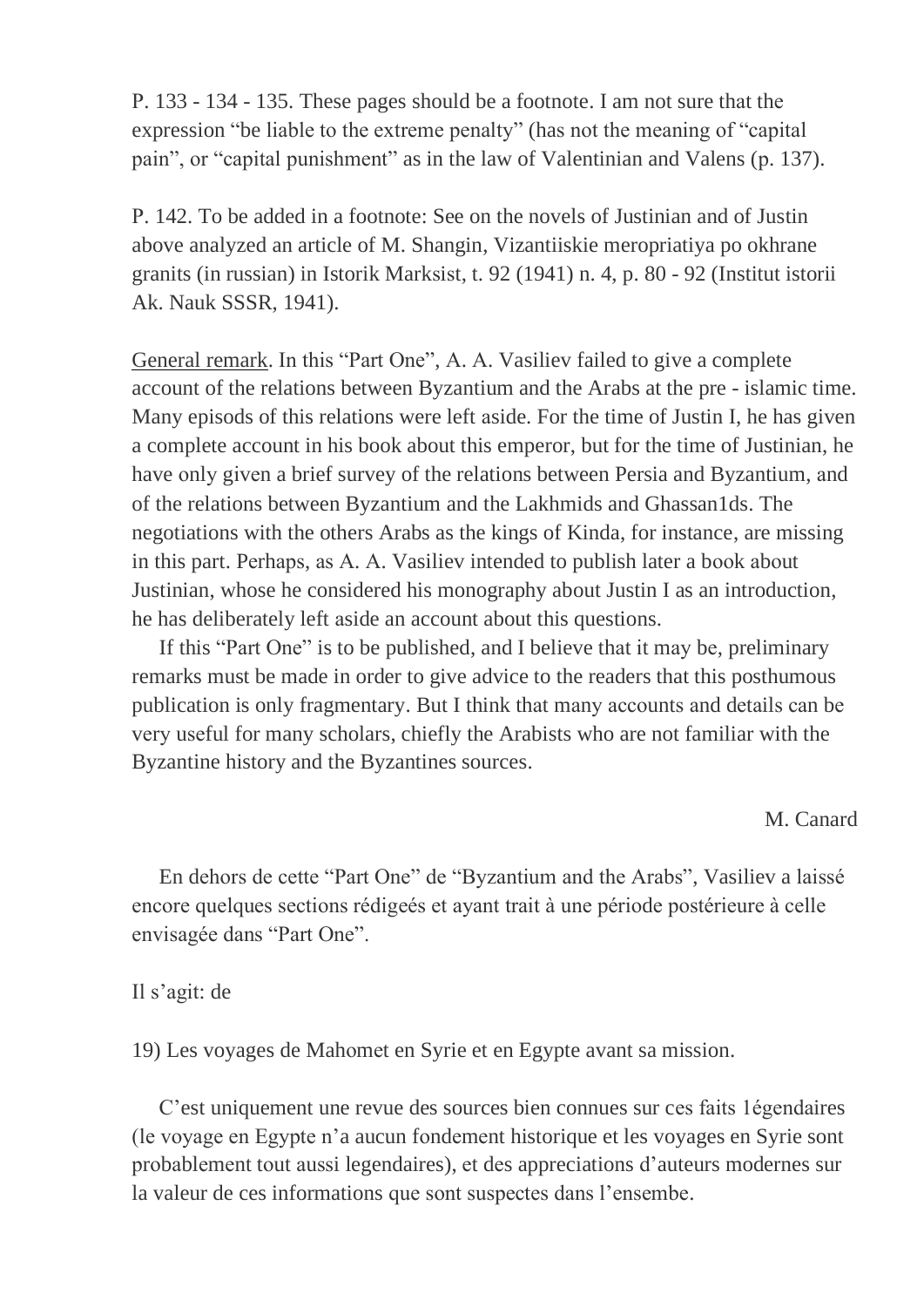Се chapitre ne présente pas grand intérêt et devrait êtrе réѕumé.

29) Les lettres de Mahоmеt aux souvеrаinѕ voisins.

Il y a d'abord, sans titre, trois pages qui semblent le brouillòn d'une introduction a ce chapitre. Puis viennent 17 pages avec le titre. Vasiliev passe en revue les opinions exprimées par différents orientalistes sur l'authenticité de ces lettres. Après quoi, il donne la traduction de deux versions de la lettre à Héraclius, et d'une réponse d'Héraclius.

 A cela pоurrait êtrе rаttасhé un chapitre sur l'ambassade légеndaire d'Abû Sufyân, l'ancêtre des Omeyyаdеѕ, à Héraclius, au cours de laquellе aurait été présentée à Héraclius unе lettre du Prophète. Mais ce chapitre n'a pas été rédigé à рrорrеmеnt раrler, autrеmеnt que sous la forme de notes reproduisant la traduction de quelques fragments arabes relatifs à ce sujet.

L'ensemble présente l'aspect de quelque chose d'incomplet et d'inachevé.

39) Les expéditions envoyées par le Prophète sur les соnfins de la Syrie byzantine.

L'exposé des faits est présenté d'après les sources arabes et les travaux européens (Mednikov, Wellhausen, Caetani, Hamidullâh etc), sans grande originalité, d'unе façon trèѕ diffuse. Cela ne pourrait être publié que si le récit était considérablement condensé, c'est à dire presque entièrement refait. Sous sa forme actuelle, il fait double emploi avec l'exposé de Caetani dans les Annali. Il ne соmроrte ni introduction ni conclusion. Beaucoup de corrections à faire dans la graphie des noms рrорrеѕ arabes.

 Les autres papiers laissés par Vasiliev sur la question des relations entre Byzance et les Arabes au début de l'Islam ne sont que des notes bibliographiques sur les sources, des extraits de ces sources en différentes langues, et des extraits d'ouvrаgеѕ ѕесоndаires, c'est à dіrе simplemеnt du materiel rassemblé pоur être mis en oeuvre plus tard, et qui n'est d'ailleurs pas complet.

### Symposium:

Dumbarton Oaks Research Library - April 28 - 30, 1949 Byzantium and the Arabs under Muhammed and his Immediate Successors, 622 - 661. The Causes of the Arab Military Successes.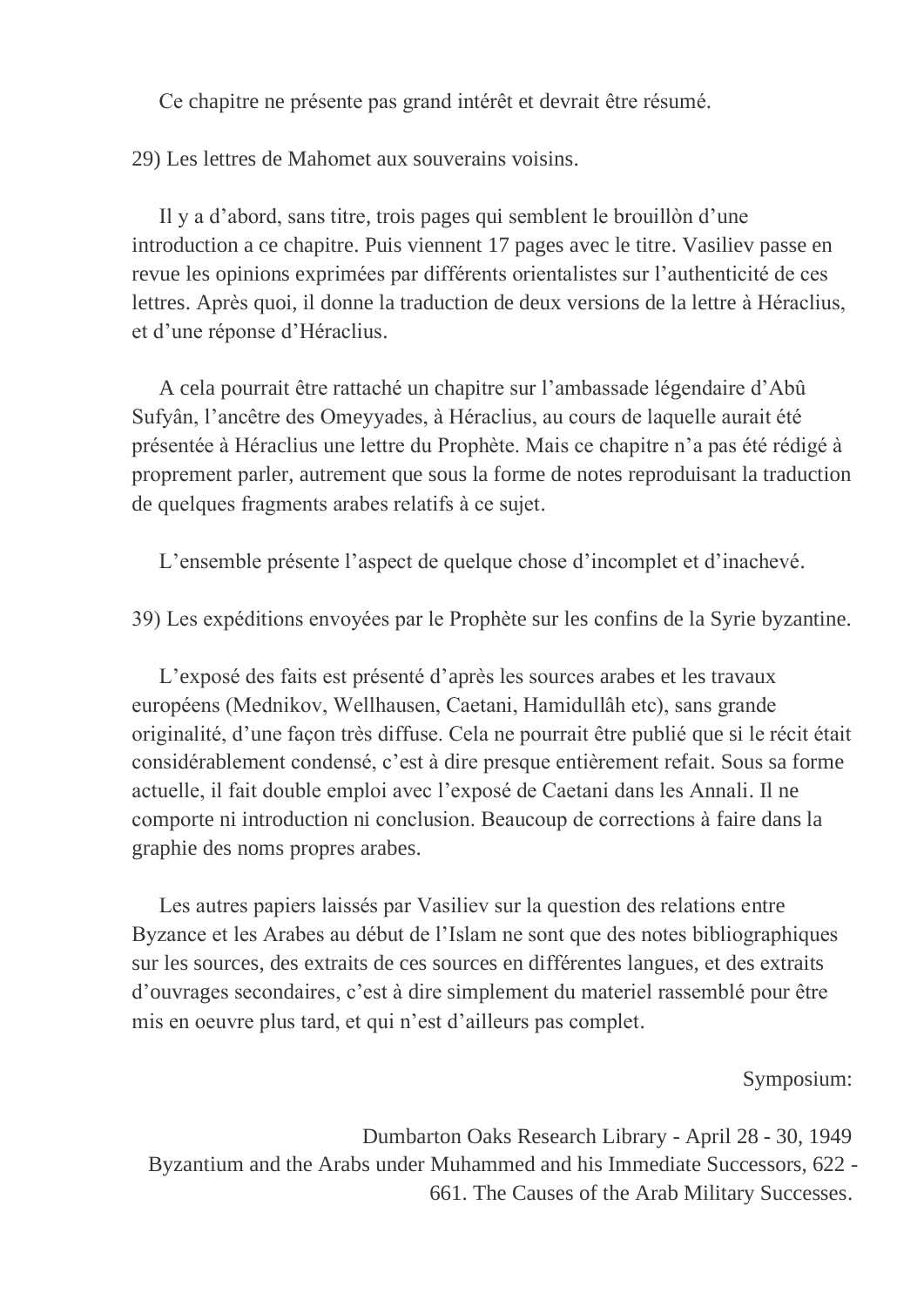#### Alexander Vasiliev

 On Monday, June 8, 632 of our era, in Arabia, in the city of Medina, the Prophet of Arabia, the Prophet of Allah, Muhammed, founder of one of the largest world religions, passed away as our Arab sources report, in the arms of his favorite wіfе Aysha, the First Lady of Islam, who at that time was but eighteen years old. His death between sixty and sixty – five, – the date of his birth has not been dеfіnіtеlу fіxеd – came as an unexpected shook to Medina.

 And three years lаtеr, іn 635, the Arabs took possession of Damascus; in 636, after the battle on the banks of the river Yarmuk, they conquered the entire province of Syria; in 637 or 638 Jerusalem surrendered, after a siege which had lasted two years. Simultaneously with these campaigns the Arabs conquered Mesopotamia end Persia.

At the close of the thirties, they appeared at the eastern border of Egypt and, in 641 or 642, occupied Alexandria; towards the end of the forties the Byzantine Empire was forced to abandon Egypt, the granary of Constantinople, forever. The conquest of Egypt was followed by furthеr аdvances of the Arabs along the western shores of North Africa. By the year 650, eighteen years after Muhammed's a death, Syria, Upper Mesopotamia, Palestine, Egypt, and a part of the Byzantine possessions in North Africa were under Arabian swау.

 The Arab conquest, which brought confusion uроn bоth Mediaeval Europe and Asia, was without précedent. The swiftness of their victory is comрarаblе only to the conquests by which the Mongol Empires of Attila, Jenghiz Khan and Tamerlane were established. But these Empires were as ephemeral as the conquest of Islam was lasting. The swiftness of the Arab conquests was indissolubly connected with the diffusion of their religion, Islam, and, as Pirenne writes, "The lightning - likе rapidity of the diffusion of Islam was a veritable miracle as compared with the slow progress of Christianity.

> 1. Henri Pirenne, Muhammed and Charlemagne, New York, 1939, p. 141.

One may say, when we call the victorious Arab campaigns which lasted from 635 to 650, i.e. fifteen years, astounding enterprises, we may exaggеrаtе their prompters: fifteen years, is a term long enough tо асhіеvе many conquests. Alexander the Great, after crossing the Dardanelles in B.С. 330, hаd reached India in 327, in thrее or four years. But he had at his disposal a vеrу wеll trained army, which his father Philip, had organized, – a new and truly national army, perhaps the greatest military machine yet created. Napoleon, in ten years, bеfоrе his catastrophe in Russia, had conquered the whole of Western Europe. But he also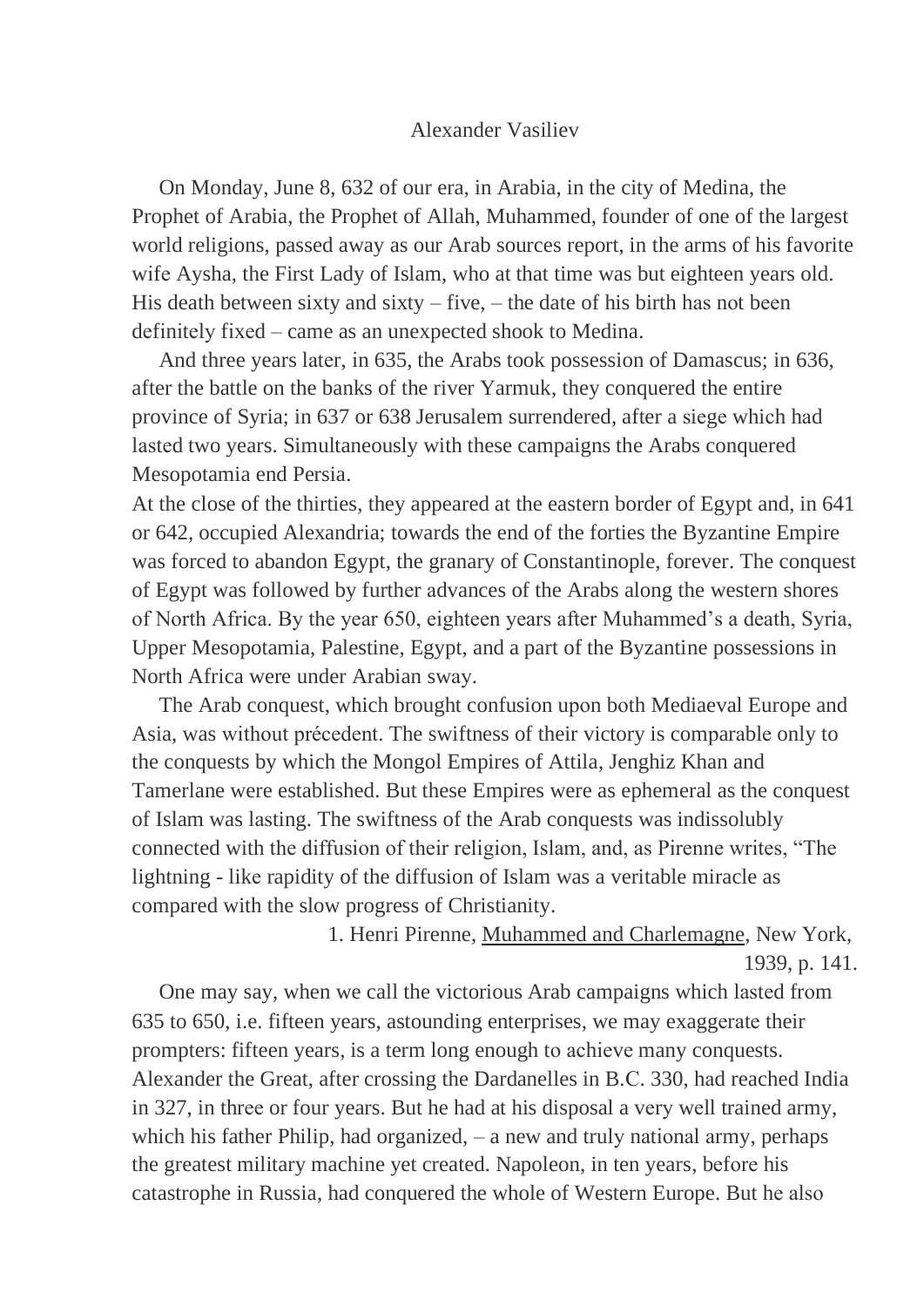hаd at his disposal аn еxсеllеnt army which was whоlеhеаrtеdlу devoted to him, and which was ready to fоllоw him аnуwhеrе.

 There was no trace of any army among the Arabs, when they opened their first campaigns in Syria. Unpreparedness of Arab troops, or, bеttеr tо say, of Arab bands, for conquests was amazing.

 The early history of the Arab invasions and conquests belongs to one of the darkest periods of history in general. We are walking hеrе іntо a multiplicitу оf mаnу intricate historical problems, where many essential elements are shrоuded in obscurity, wrapped in legend and conjесturе. One of the greatest orientalists of the second half of the nineteenth century, Theodore Nöldeke, stated that having, in his younger days, planned a work on the history of the early Muslim Empire, he was finally dеtеrrеd from carrying out the scheme by his inability to offer any satisfactory account of the Prophet's сhаrасtеr. It is truе thаt nоw, through the labours of DeGoeje, Wеllhausen, Mednikov, and Caetani, а соmplete revolution in our views has been effected. We have, for example, lеаrnеd tо differentiate the various schools at tradition, of which that of Irak has produced an historical novel which can hardly be classed as actual history; but upon which

- 2. See А. А . Веvаn, in CMH, II, p. 327.
- 3. See C. H. Becker, ib., II, p. 337.

the description of the Arab campaign has, for a long period of time, been based.

It has been and is sometime a customery even now to explain the Arab conquests in the seventh century by the religious enthusiasm of the newborn Muslims, which was one of the main causes for their striking military successes in their combat with the two world powers of that period, Persia and Byzantium. Their religious enthusiasm had prepared the fanatical Muslims tо rеgаrd death wіth disdain, thus rendering their attacks invincible. This view, for the opening pages of their victorious campaigns at least, must be recognized and rejected as unfounded.

 But before embarking on this problem, I wish to cast a glance at Arabia, - what Arabia was before Muhammed and in his life tіmе.

 Geographically, Arabia is the south - western peninsula of Asia, the largest peninsula on the map of the world, іf we do not designate Europe аѕ thе соlоssal peninsula of the continent of Asia, as many scholars do. With the exception of the mountains and some highlands the land consists mainly of desert and some oases. As for climate. Arabia is one of the driest end hottest countries in the whole world. The inhabitants of Arabia tell into two main groups: nomadic Bedouins, whо wеrе a majority at the population and settled folk. The Bedouins 1ived in tribal organizations; lasting and bloody struggle between tribes was the characteristic feature of their activities and their interests. Their religious conceptions were quite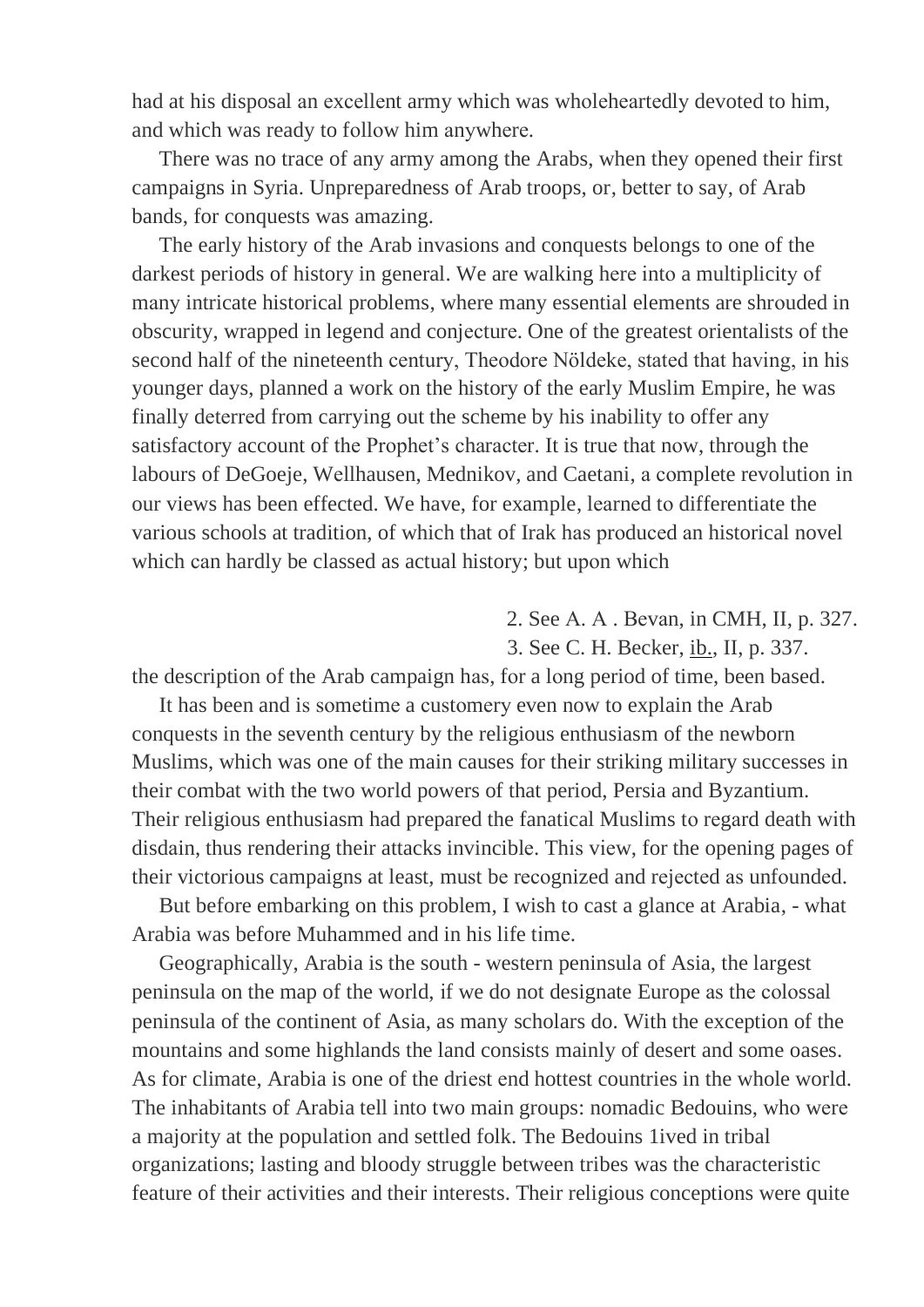primitive and there was no trace of unity among various Bedouin tribes, which all belonged to the Arabian race.

Besides the Bedouins, there were the settled inhabitants of cities and hamlets which sprang up and developed particularly along the trade routes, mainly on the caravan road leading from the south to the north, from Yemen to Palestine, Syria and the Sinai peninsula. The richest among the cities along this route were Mecca (Macoraba, in ancient writing) and Yathrib, the future Medina, situated farther north. About the fifth century A. D. a distinguished Arab tribe of Kuraish began to dominate in the city of Mecca, and the material interest of this money  $-$  loving Meccan aristocracy were not neglected, so that the city was rapidly growing very wealthy. According to one scholar, "with the dominance of the nobility Mecca assumed a materialistic, arrogantly plutocratic character, and deep religious satisfaction could not be found there." For a rest from their strenuous

4. Goldzher, Die Religion des Islams, p. 103. Die Kultur der Gegenwart, ed. by P. Hinneberg, Die Religionen des Orients, III, 1. 2. Aufl. (1913). A. Vasiliev, History of the Byzantine Empire, I, p. 247; In French, I, p. 267; Spanish, I, p. 255 - 256.

materialistic activities, the Meccan aristocracy went to their favorite resort situated less than a hundred miles to the southeast of Mecca, to the city of al - Taïf, nestling among shady trees at an altitude of about 6000 feet, "the Spa of Arabia," a bit of Syria transported to Hidjaz, the Riviera of the fortunate Meccans. Yathrib, the future Medina, became also a very prosperous city. Commercial activities seem to have become so important and so absorbing that they might sometimes have disturbed the harmony of matrimonial life among the Arabs. According to an Arab source, Abu - Bakr forced his son to divorce his wife, the beautiful Atikah, because she prevented him from doing his commercial transactions successfully. How she did this, we do not know.

> 5. P. H. Lammens, "La Mecque à la veille de l'hégire", Mélanges de l'Université Saint - Joseph Beyrouth (Syrie),

IX, fasc. 3 (1924), p. 254, n. 5 (Aghani, XVI, 133). Foreign merchants, Jews and Christians, were well known along the trade routes in Arabia, and the merchants of Mecca, before Muhammed, had been exposed to their influence while traveling abroad with their caravans. In the sixth century, the energetic Kuraish of Mecca had created a flourishing center of commerce in their city, so that Mecca had been the capital of a vast commercial empire before it became the holy city of Islam. Mecca had maintained commercial agreements with the Negus of Abyssinia, and the rulers of Yemen in the south, as well as with the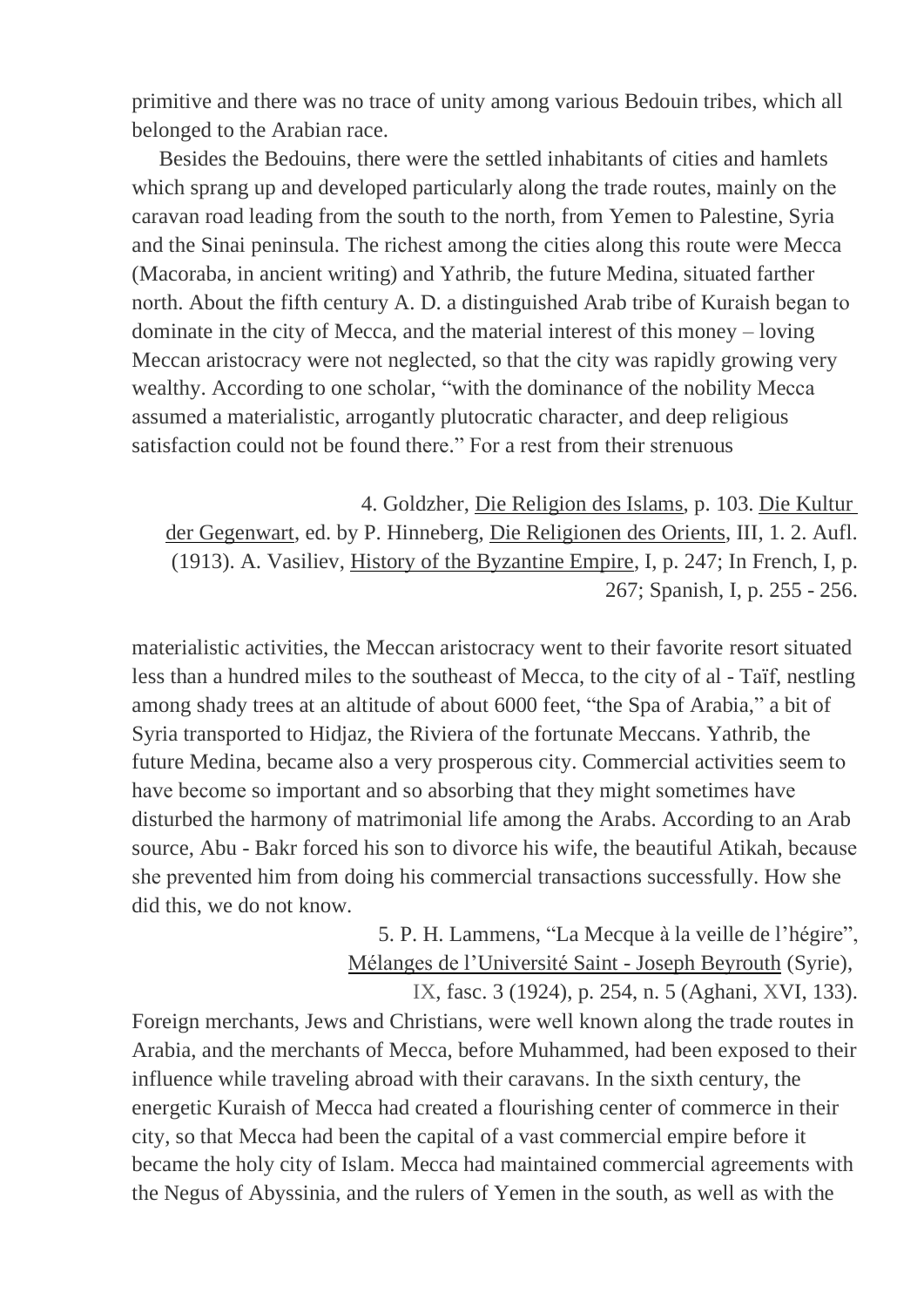Phylаrсhs of the Ghаssanids and the Lachmids in the north, who were very important, as we shall see, for the discussion of our рrоblеm. Under the resourceful administration at the Quraish the sanctuary of Kaaba (the Cube), whiсh hаd еxisted as a pre-islamic pagan sanctuary long before Muhammed, was on the way tо bесоmе thе central sanctuary of pagan Arabia.

# 6. J. Obermann, Islamic Origins. A Study in Background and Foundation. The Arab Heritage (Princeton, 1944). р. 64.

As I have just mentioned, for the problem which we are discussing at present, it is еxtremelу important tо rеmеmbеr thаt аlоng the vague northern border of Arabia, on the very fringe of the Arabian [ note in between: But I must say that Abu-Bakr's son was so upset by his enforced divorce, and his grief was so great that his father took pity on him and allowed him to take his beautiful wife back before the divorce was final] desert, thеrе wеrе, during the early Byzantine period, the two Arab dуnаsties. One, the dynasty of the Ghassanids in Syria, monophysite in its religious doctrine, depended upon Byzantium; and the duty of its rulers, or phylarchs, was to dеfеnd the Byzantine provinces of Syria and Palestine against predatory inroads of the enemies from the east. The other Arab dynasty, the Lakhmids, in southern Mesopotamia, nestorian in its doctrine, was a vassal state of the Persian Sassanids; its duty was to dеfеnd the western border of the Persian Empire. Apparently both vassal states ceased to exist in the early seventh century, after the Persians had conquered Syria and Palestine. And it is very еssentiаl tо kеер in mind that, at the time of the Arab advance, under Muhammed and his immediate successors, there were no political organizations of any sort, north of the peninsula. But if politically there two client states had been eliminated by the victorious Persians, their racial composition survived. They were Arabs, and their Christianity, monophysite or nestorian, was never deeply rooted. The Arabs of the peninsula, crossing the border, met at once a kin population, of the same race, of the same language; a population which was not very happy under the supremacy of the two great Empires.

### Muhammed

 Being merchant and traveller before his mission, Muhammеd might have been acquainted with the fertility and prosperity of Syria. An opulant woman, named Khadija, who later was to become his wife, sent him, about the year 594, to Syria on a commercial expedition, which he directed with conspicuous success. Thus, if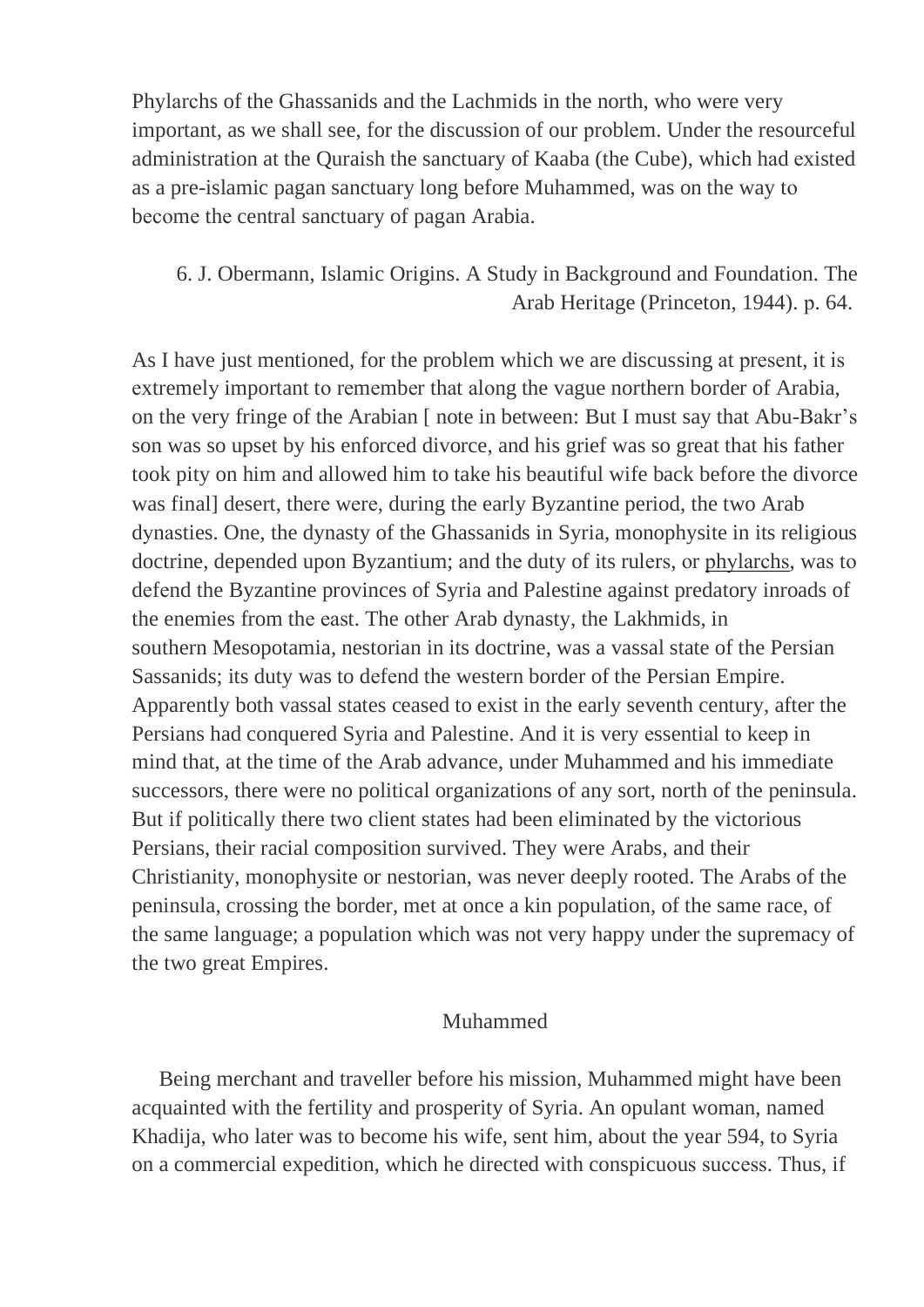we regard Muhammed's trading journeys into neighboring lands as an historical fact – some scholars express doubt regarding them – we must admit. 7. See Caetani, Annali, I, p. р. 132 - 143 (113 - 116) that he had visited Syria before the devastating Persian campaigns, which took place at the beginning of the seventh century, and had seen the country in a state of relative prosperity.

Muhammed himself was an unschooled man. The question has even been fiercely debated, both аmоng Moslems and Christians, whеthеr hе could rеad, аnd whether he ever learned the Arabic alphabet. At all events we do know that, in his later years, whenever he wished to record anything in writing he employed a secretary. If it is so, we may conclude that his information was derived entirely from oral sources, оr from his own experience.

 It wоuld bе out of place to discuss hеrе thе vеrу obscure process whereby Muhammed, an uneduсаtеd mаn, merchant and trader, was led to become interested in religious questions, to bellieve in his divine mission and finаllу tо bесоmе thе fоunder of one of the world religions; how the modest preacher of penitance and morality in his оwn family, at the age of about forty, became a prophet, аnd latеr thе сhief оf a political community. As far as I can understand, this рrосеѕs is still altogether not satisfactorily еlucidаtеd. But fоr us, for the subject which we are discussing at present, it is very important to point out that all thе аbоve - mentioned characteristic features of Muhammed give us no reason whatever to expect that he might be a military leader on a larger scale. His military ambitions were confined to Medina and some adjоіnіng rеgions; and it is not to be forgotten that he had no regular army; at his disposal thеrе wеrе only the bands of unruly rebellious Bedouins.

 It is significant thаt аlthоugh the Arab biographical literature has devoted much attention to Muhamaed's life and activities, many sides of his spectacular career, аѕ I have emphasized above, are nevertheless wrapped in obsсurіtу. It іѕ knоwn that the glory of the literature of the Moslems is its literary biography, one of the marvels of their literature and culture. There is no nation, nor has there been any which likе thеm during twelve centuries has recorded the life of every man of letters. I wіsh to mention one name only, Ibn - Hajar, chief judgе (qаdi) of Cairo, who knew the Koran by heart when only nine years old. He compiled, in the first half of the fifteenth century (d. 1449), a stupendous biographical encyclopedia, which contains on a rough calculation about nine thousand biographies of persons who know Muhammed. The real aim of the author was to supply a correct and copious list of the mеn, who either saw the prophet or directly learned about him from these eye - witnesses. Ibn – Hajar's productivity was amazing: in addition to the above mеntіоnеd biographical encyclopedia, he compiled several other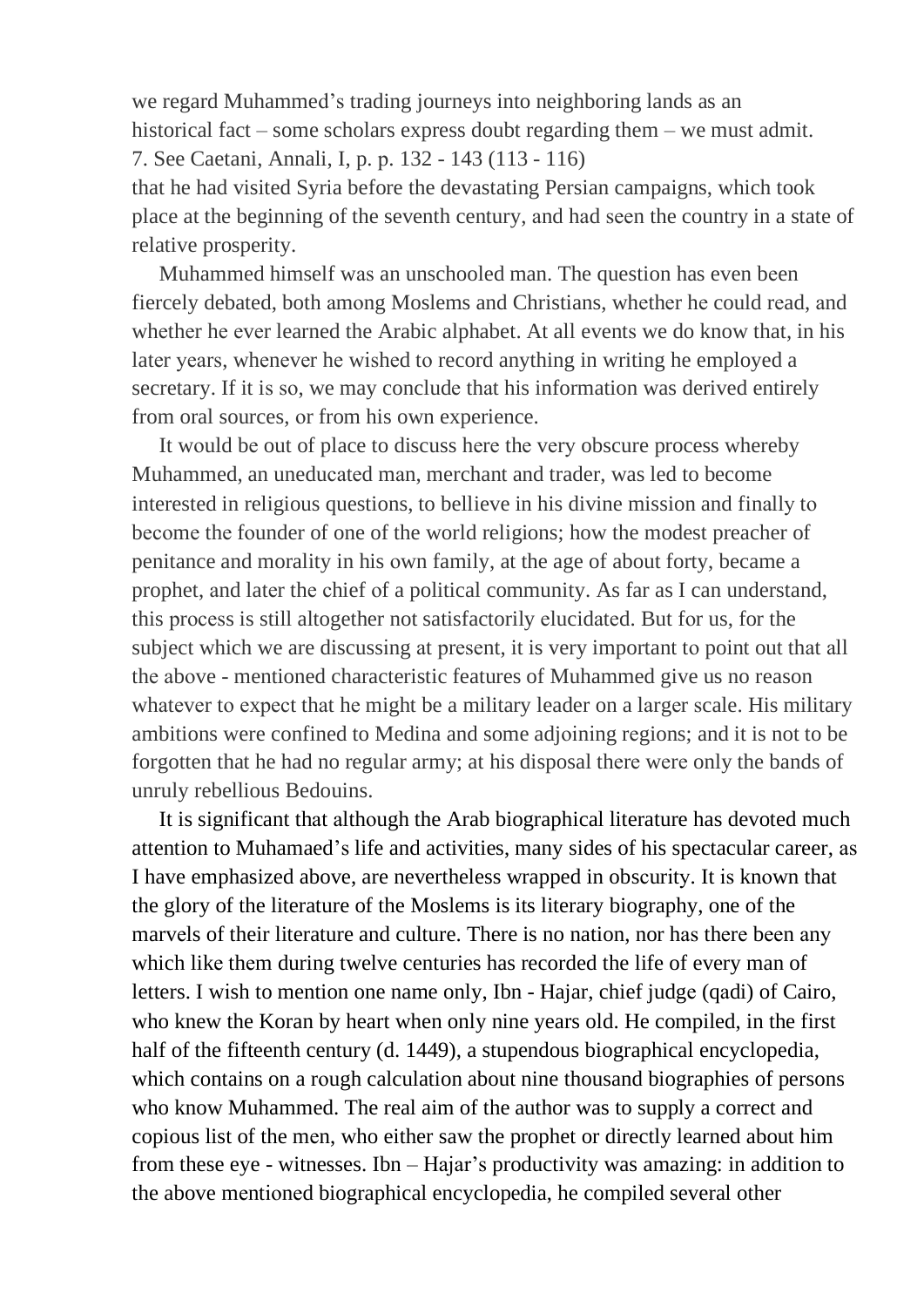voluminous works. In connection with his stupendous literary accomplishments, an emusing episode has survived in Arab tradition, which shows that, in spite of his numerous writings, he as a human being was not worn out and has preserved in his nature a measure of cheer fulness and satisfaction: after finishing one of his works, which comprises eleven volumes with an introduction, he was so overjoyed to have the good fortune to complete the work that he gave a sumptuous dinner at a cost of 500 dinars, and no Muhammedan refused to take part in it.

8. Prom the Greek - Latin denarius, the unit of gold currency in the Caliphate, with a nominal value of about 10 s.,  $$2.40.500$  dinars make about  $$1200$ . 9. See A. Sprenger, A Biographical Dictionary by Ibn Hajar, vol. I (Calcutta, 1856), preface. Abdul - Hai vol. III (Calcutta, 1888), p. 3-8. Biblitheca Indica.

In order to show how poorly we are informed of primitive Islam and of the religious hopes and expectations of the founder of Islam, Muhammed himself, I wish to quote the views of three profound students of Islam. Goldziher writes, "There is no doubt that Muhammed thought of spreading his religion beyond the borders of Arabia and transforming his teaching, originally communicated only to his nearest relatives, into a force which would dominate the entire world". Another scholar, Grimme, states that on the basis of the Koran, one is led to believe that final aim of Islam was the complete possession of Arabia. Finally, the third scholar, Caetani, proclaims that the Prophet never dreamed of converting the entire land of Arabia or all the Arabs

10. References in Vasiliev, I, 252 - 252.

Byzantium viewed Islam not as a new religion but as one of the Christian sects, with which the government was accustomed to struggle during several centuries. Byzantine writers argue against Islam in the same manner as they did against Monophysites, Nestorians, and other so - called heretics. John Damascene, a member of a Saracen family, who lived at the Muhammedan court in the eighth century, did not regard Islam as a new religion, but considered it only an instance of secession from the true Christian faith similar in nature to other earlier heresies. In the conception of Mediaeval Western Europe Islam was not a distinct religion, but one of the Christian Beats, akin to Arianism; and in the later Middle Ages, in the thirteenth century, Dante, in his Divina Comedia, considered Muhammed a heretic and calls him "Seminator di scandalo e di scisma" (Inferno, XXVIII, 31 -36), - a sower of scandal and schism".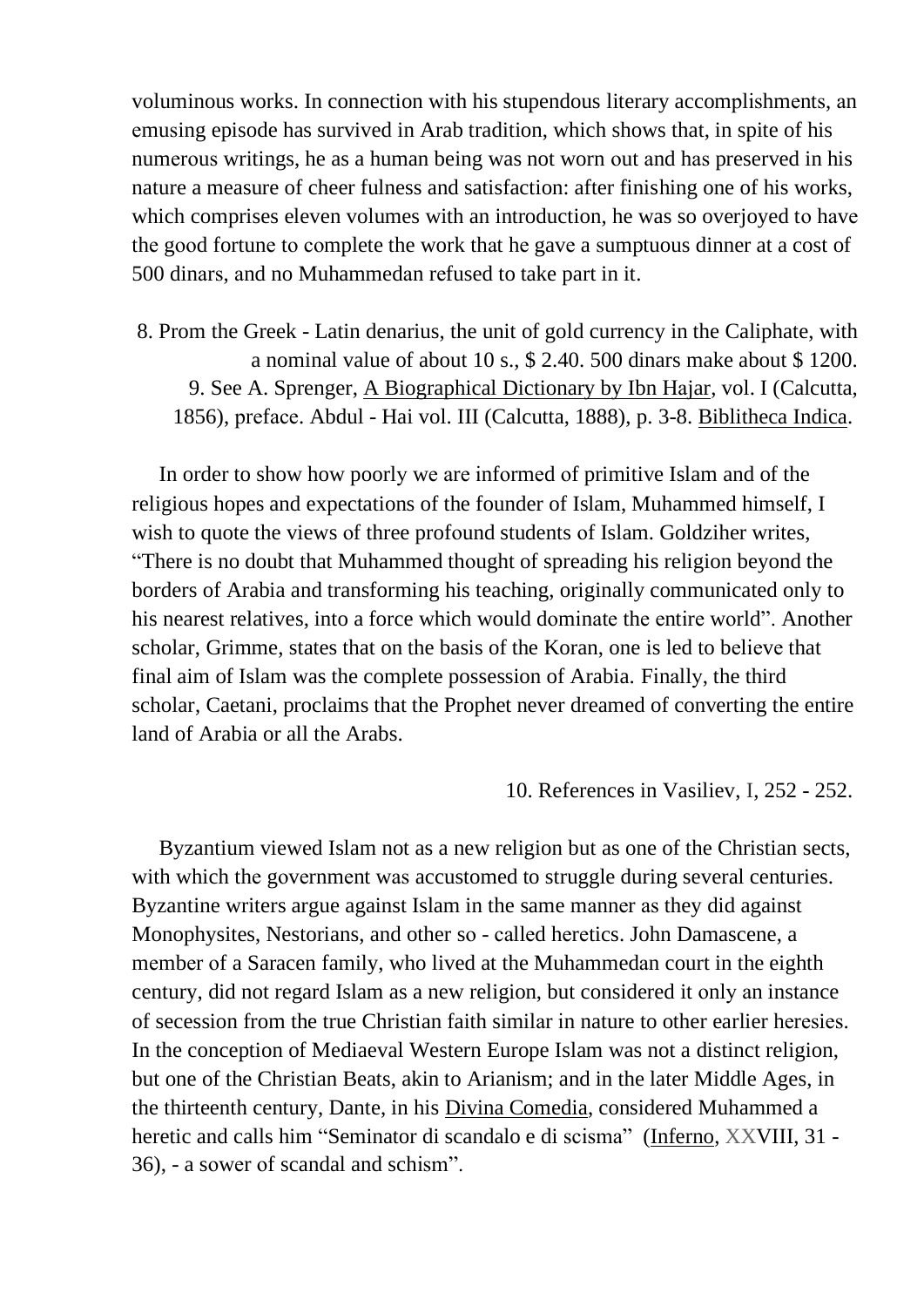From the ordinary Muslim tradition, at first sight, we may think of having some material which shows that Muhammed contemplated the conversion not only of Arabia but of the world – he dispatched messengers to the tip Byzantine Emperor Heraclius, to the Persian king, to the Negus of Abyssinia, to the governor of Egypt, and to various other smaller potentates, summoning them to recognize his divine mission and adopt Islam. But the evidence for this story is by no means satisfying, and presents so many suspicious features that it may be doubtful whether the narrative rests on any real basis.

Here I give two specimens of this tradition. Many Arab writers tell us the ridiculous story that Heraclius yielded obedience to Islam; that he was ready not only himself to be converted to Islam but also to convert his subjects; and only the decisive opposition of his people prevented him from conversion. Another example: in his message to the governor of Alexandria, Egypt, Muhammed urged him to adopt Islam. The governor promised to consider the message, treated the envoy with all honour, and sent back with his vague reply some valuable presents, which included two Coptic maidens, Mary, who is described as being exceedingly beautiful, of fair complexion, with curling hair, whom Muhammed took as his concubine, and his sister Shirin; among other presents, the governor sent Muhammed his mule, Duldul – absurdly said, as Butler writes, to be the first mule in Arabia, - his ass Nafur (Yafur), and a bag of money. Naturally, such traditions cannot be considered very reliable.

At the moment of Muhammed's death, Arabia was neither politically nor religiously unified. Only a minority of the Arabs, mostly the Bedouins, were converted to Islam; and most of them continued to follow their old primitive religious customs. There was no foundation whatever for religious enthusiasm of the masses. I wish to give you here, in literal translation, a passage from one of the best sources for our period, from an Arab chronicler, Tabari (d. 923). Do not forget that this is a Muhammedan source. Tabari writes that immediately after Muhammed's death and after Abn Bakr's proclamation as the first caliph, "the Arabs abandoned Islam; all the tribes betrayed, here an entire tribe, there a portion of a tribe; hypocrisy revealed itself; Jews and Christians raised their heads; the Moslems, after the loss of their Prophet, being few in number and facing a great number of their enemies, proved similar to a flock of sheep roaming in the darkness of a rainy winter night".

11. Tabari, I, 4, p. 1848, 1. 3 - 6. In Russian by Mednikov, II, 1, p. 137. Ibn - al-Athir, II, p. 253, 1. 3 - 5.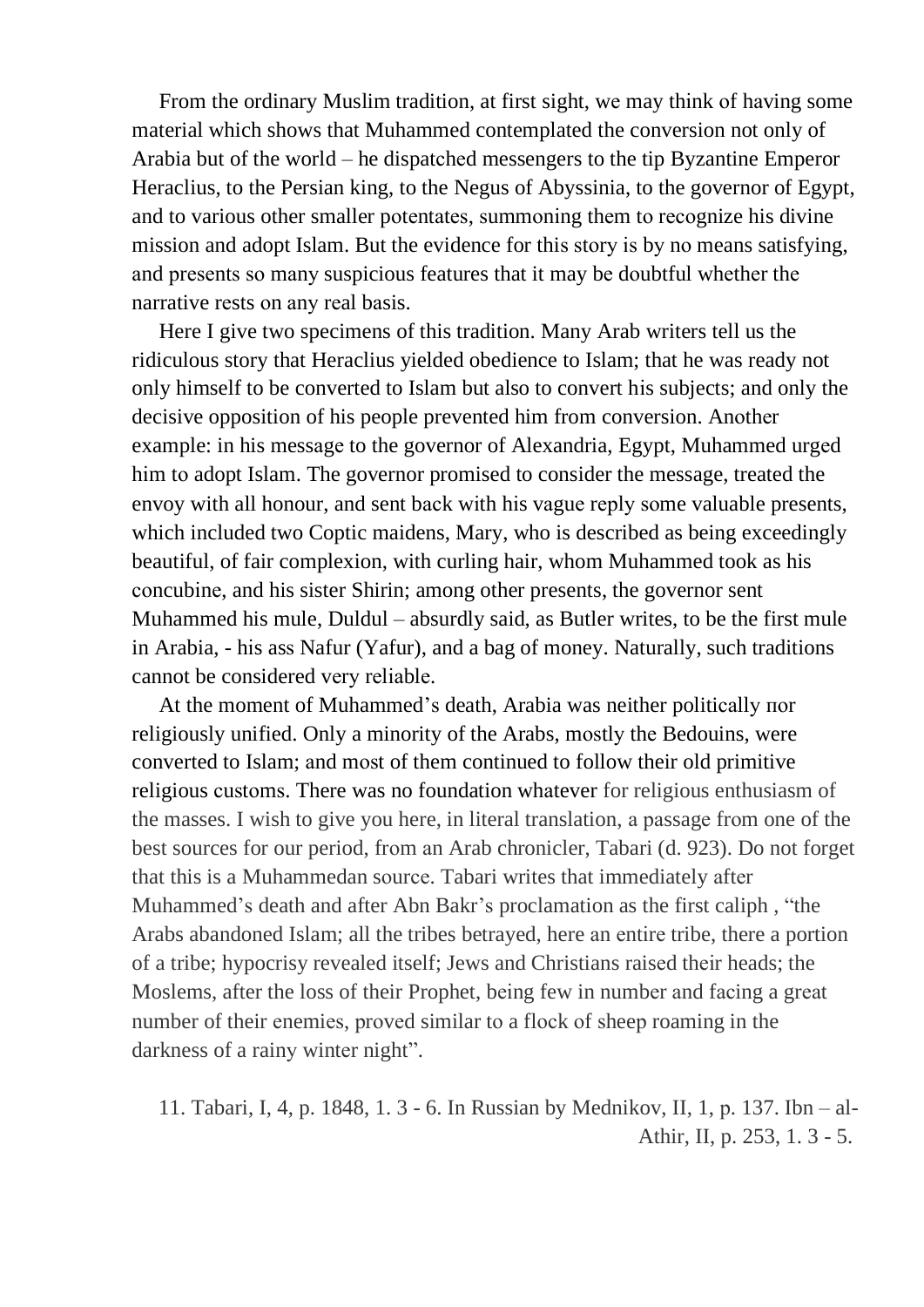This is important evidence of the fact that Islam was vеrу wеаk in the thirties of the seventh century, when thе Arab саmpaigns bеgаn.

#### The Ridda War

But wе hаvе аnоthеr tасt whiсh рlаіnlу shows that any question of religious enthusiasm as a result of the new faith, at thаt раrtісulаr mоmеnt, must be totally discardеd. Thе nеwѕ оf Muhammed's death appeared tо lеt loose all the centrifugal forces of the new State. As soon as the news of his death was known, mаnу tribes seceded from Islam, energetically fоught for their former chaotic indepedence, and had to be subjected again in bloody wars and then reconverted. The Bedouins were afraid of their political dependence on Medina. In Arab tradition this war, which is termed the Ridda War, the war of apostasy, the war of secession, is of greatest importance and significance for our question. A distinguished Arab general, Khalid ibn al - Walid, who was, according to C. Becker (CMH, II, 336), wіthоut doubt a military genius of the first rank, suppressed in blооd the revolt and was the actual conqueror of the Ridda. The final blow to the ароstasy was inflicted probably аbоut оnе year after the Prophet's death, i. e. in 633. For us the Ridda War, which at first sight belongs exclusively to the history of Arabia proper, is of essential importance as showing that one or two years before the military campaigns in Syria and Palestine started, the Arabs hаd not yet open converted to Islam in their majority and had fought stubbornly to save not the new religion but their оwn political independence from the imperialistic policy of Medina – the independence which went back to their incessant tribal reuds and predatory inroads.

 After the Ridda war had been finished, Abu Bakr apparеntlу wаntеd tо gеt security from rebellious elements which, although utterly destroyed, might have been dangerous in the future. His plan was to distract Bedouin attention from local Arabian feuds and trоublеs and оthеr аimѕ outside Arabia. According tо аnоthеr important Arab source regarding the conquest of Syria, the Arab historian al-Baladkuri (d. 892): "When Abu - Bakr was done with the case of those who apostatized, i.e. with the Ridda, he saw fit to direct his troops against Syria. To this effect he wrote to the people or Mecca, al - Taïf, and to some other regions, calling them for a "holy war" (in Arabic jihad) and arousing their desire in it and in the booty obtainable from the Greeks. Booty was one of the first inducements to war in the period of the first Arab inroads to Syria and Palestinе. This was the inducement which led Arab bends to leave their home in Arabia and to embark on new adventurеs. The mention of the "holу war" (jihad), in Baladhuri's text, must nоt trouble us. The author lived and wrote in the second half of the ninth century, in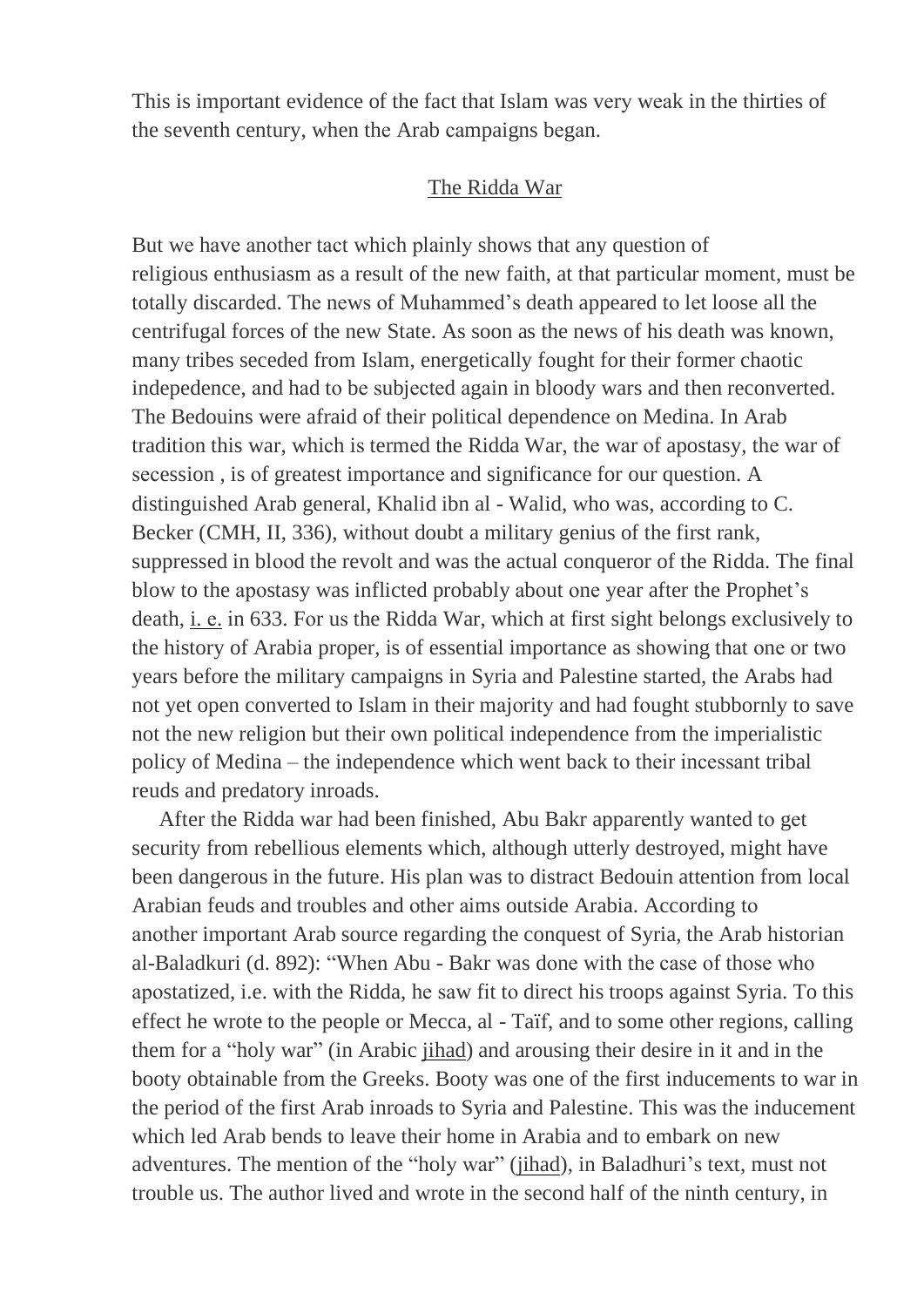the period or the Abbasid dynasty, when the early history of the Arab conquests had been completely remodelled and distorted, according to the new trend of glorifying Islam and explaining the successes of the opening years through religious enthusiasm. The doctrine of the "holy war" (jihad) had not been worked out in the life - time of Baladhuri, ed. De Goeje, p. 107. In English by Hitti, I, 165. the Prophet, but it has developed and taken definite shape, as we use this term now, only gradually, in connection with the gradual process of the conquests. At the beginning, the Arabs were conquering only in order to gain booty from various regions.

13. M. Canard, "La guerre sainte dans le monde islamique et dans le monde chretién", Revue Africaine, Nos. 368 - 369, Alger, 1936, p. 2. V. Laurent, "L'idée de guerre sainte et la tradition byzantine", Revue historique du sud-est européen, XXIII (1946), 71 - 98.

Our Arab sources for this early period supply us with the usual peace terms which the Arabs presented to their defeated adversaries. The terms usually consisted of three clauses; only one of them was open to the enemies: 1) either to adopt Islam, with brotherhood and equality; or 2) to pay a tribute or taxes; in this case protection of an inferior status is guaranteed; or 3) if both terms have been rejected, then war "till God decides between us," war to the end. From these clauses we see that the defeated enemy was to came under certain protection of the Arab authorities even if he had rejected the adoption or Islam. Goldziher says, "The champions of Islam had to deal not so much with the conversion of the infidels, as with their subjection".

### 14. Goldziher, Vorlesungen über den Islam (Heidelberg, 1910), p. 25.

Basing our presentation of the early advance of the Arabs upon the results of recent investigations, we cannot help smiling when reading passages in older works on the Arab spirit which enabled the Arabs to carry away everything before them in the first years of their unexpected new greatness, having before their eyes the joys of paradise. For instance, a not very reliable Arab source (al-Wakidi) gives poetical expression to this spirit in the words which he placed in the mouth of a youth fighting under the walls of Emessa, "Methinks I see the blackeyed girls looking upon me; one of whom, should she appear in this world, all mankind would die for love or her. I see in the hand of one of them an handkerchief of green silk and a cap of precious stones, and she beckons me and calls out, "Come hither quickly, for I love thee".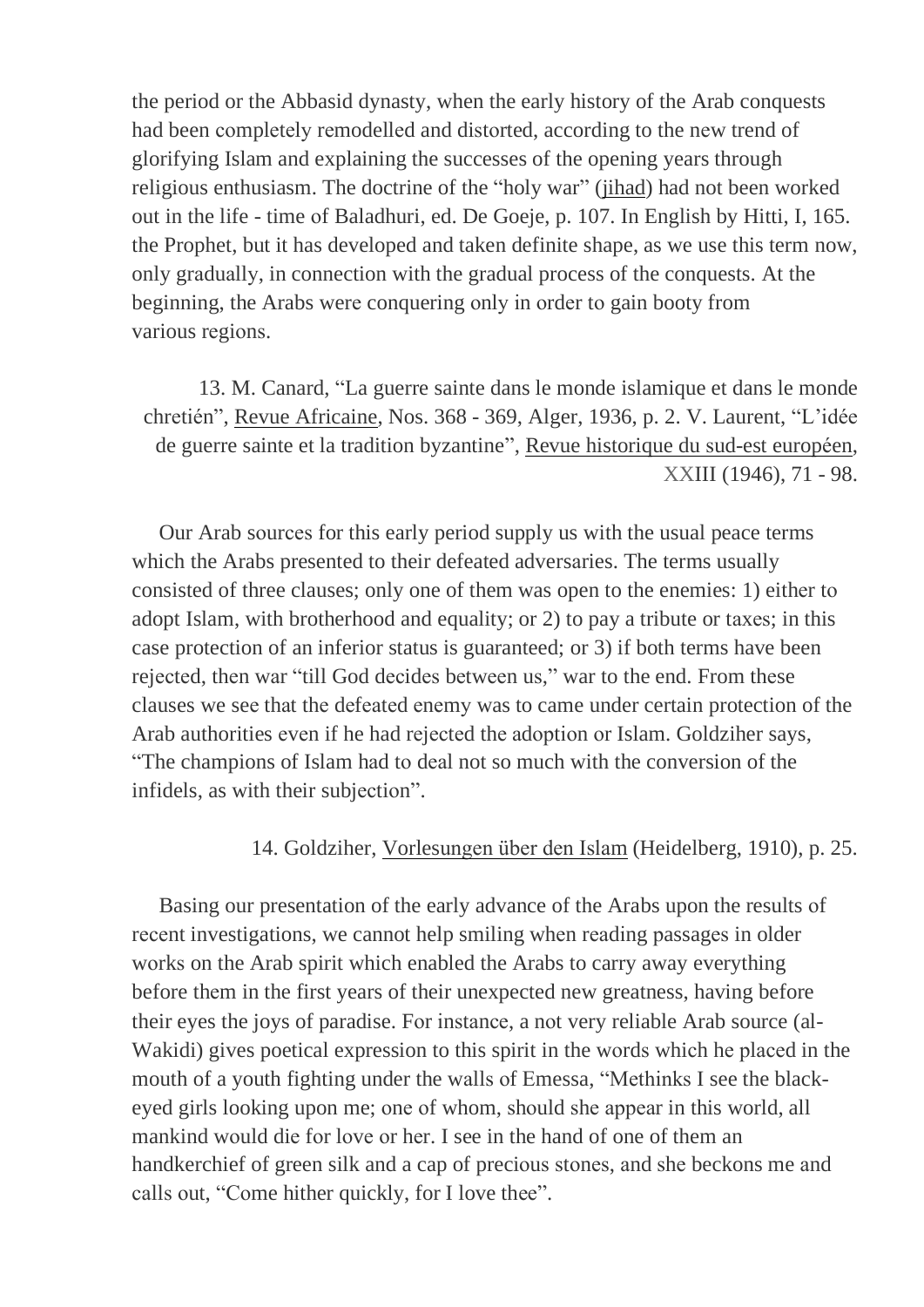15. Simon Ockley, The History of the Saracens. I am using the London, 1894 edition, p. 193. The edition from which the present text is printed is in two volumes, published at intervals, in 1757. Gibbon follows Ockley. Gibbon, ch. LI; ed. Bury, V, p. 432. Bury, A History of the Later Roman Empire from Arcadius to Irene (395 A. D. to 800 A. D.), II (London, 1889), p. 270. Bury refers to Gibbon.

Sometimes it has been suggested, more or less recently, that the religious movement of which Muhammed was the head coincided with a great national movement on the part of the Arabs who, it is said, had already developed, independently of Islam, a sense or their superiority to other races and were eager to overrun the neighbouring countries. On this question, of course, it is difficult to pronounce a definite opinion, since nearly all our information about such a vague and delicate question comes through later Muslim channels. If, for later times, Berin, CMH, II,  $327 - 328$ , there can be no doubt that in the diffusion of Islam the national feelings of the Arabs played a very important part, in our period, i.e., in the first half of the seventh century, in my opinion, it is very premature to speak about the national feeling among the Arabs of the Peninsula, who had not yet quit their tribal chaotic feuds and internecine disputes.

Another difficulty presents itself when we study the history of the early Arabian campaigns in Syria, Palestine, and Egypt: it is their chronology. The Arabian records of these events are not only distorted by lies or later times, but are terribly confused in their chronology. It is not to be forgotten that the Muhammedan era (in Arabic, the Hidjra; in English distorted form the Hegira) which begins with the year 622, - that of the migration (not flight) of the Prophet from Mecca to Medina - was established by the Caliph Omar in 637 or 638 or 639 (the exact date has not yet been fixed), i. e. fifteen, sixteen or seventeen years after 622. The events between 622 and these three years, which, as we know, were

> 17. The era was established between the years 16-18 of the Hegira; but the general view is the year 17, 16 July 622, as the starting point.

of greatest importance, had not been recorded chronologically, at the time of their occurrence. In this particular period, some people wrote to Muhammed, referring to his official documents, saying, "Thou art sending us letters undated". And even after the Muhammedan era had been established officially, considerable time must have elapsed for the new era to be properly adopted all over the regions which were under Muslim sway. Therefore, we are not suprised to find that later Arab writers dealing with the events of the first fifteen, sixteen or seventeen years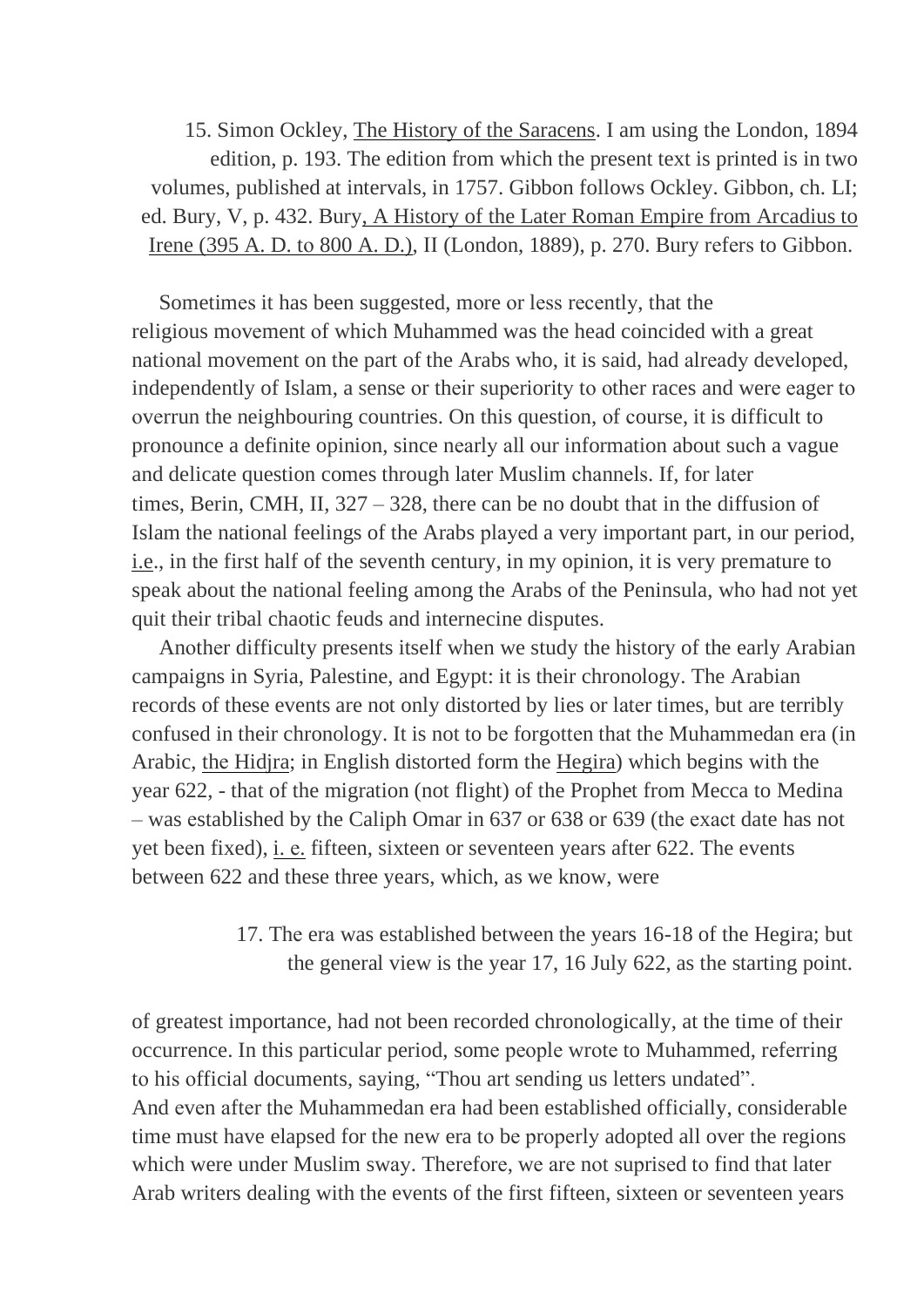of the Hegira unavoidably caused much chronological confusion. Fortunately, we are a little better informed about the chronology of that period through some Byzantine writers, especially through the Byzantine chronicler of the beginning of the ninth century, Theophanes.

In the lifetime of Muhammed, there was only one campaign to the Syrian border, in 629, an ordinary raid to which the settled peoples of the borderland had long been accustomed. It was the moment when Heraclius, fresh from the ovations of the capital which had greeted the close of his victorious campaigns against Persia, was making his way in one long triumph through Syria to the Holy City. The above - mentioned Arab campaign by itself was of minor significance; and no one could expect at that time that it was the beginning of a new era, quite a new opening page in the history of the world. Curiously enough, the first campaign ended in complete defeat of the Arabs; the remnant of their shattered troops came back to Medina, Gibbon says, "It was an ordinary and trifling occurrence, had it not been the prelude or a mighty revolution". And Hitti states (p. 147): "It was the first gun in a struggle that was not to cease until the proud Byzantine capital had fallen in 1453". The encounter took place at Mutah, east of the southern extremity of the Dead Sea.

At that time, as I have pointed out above, the Arabs had no regular army; they were nothing but predatory bands, - many of them even not Moslem, - who were stimulated by the hope of rich booty in a fertile and prosperous country. On the other hand, Arabia, limited in its natural resources, could no longer satisfy material needs of its population, and threatened by poverty and hunger, as Caetant writers, the Arabs were forced to make desperate attempts to free themselves "from the hot prison of the desert."

18. Caetani, Studi, I, 368.

If we sum up what we have said, we may come to the conclusion that the primary causes of the Arab successes, in the opening years of their inroads, on the part of the Arabs, were their eager desire of rich booty in the fertile and prosperous region of Syria, and their racial kinship to the Ghassanids and Lakhmids, just beyond the border.

But of course these motives could not be the decisive causes of the further Arab successes, far beyond Arabia. In order to explain this side of the problem, we must turn to the situation of Syria and Palestine at the beginning of the seventh century.

Towards the epoch of Muhammed and his immediate successors, the population of those provinces was on the verge of moral prostration and physical collapse.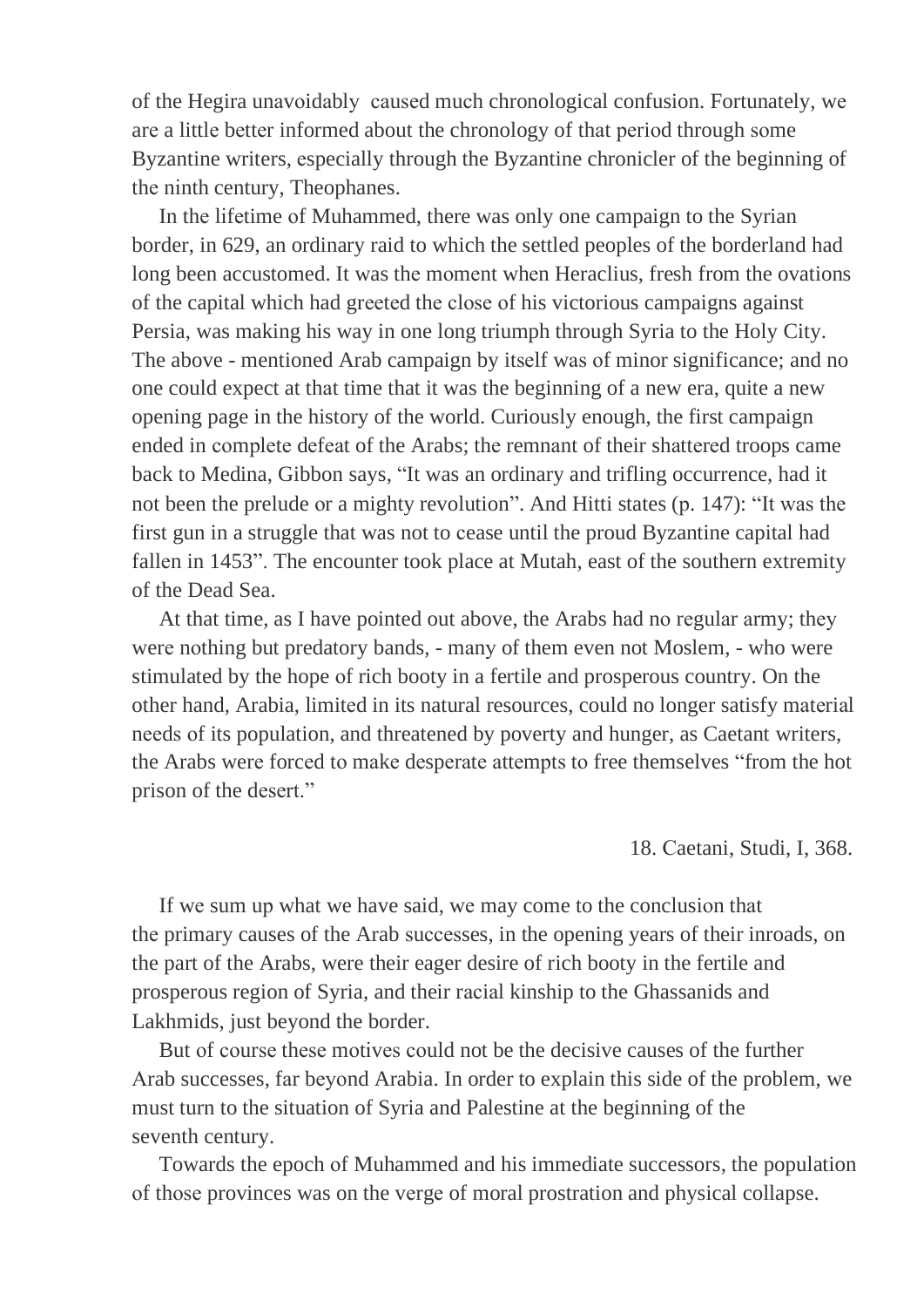Heraclius ascеndеd the throne in 610; and in the following year (611), the Persians undertook the conquest of Syria, occupied Antioch, the main city of the eastern Byzantine provinces captured Damascus. But the most tragic episode of all was still to be enacted. Upon completing the conquest of Syria, the Persians moved on to Palestine; and in the year 614 began the siege of Jerusalem. The Persian towers and battering - rаmѕ brоkе through the city wall. After twenty days of terrible siege came the overwhelming calamity of the fall of the Holy City. Acсоrdіng tо one source, "the evil enemies entered the city with a rage which resembled that of infuriated beasts and irrіtаtеd dragons." Jerusalem was pillaged and Christian

19. Antiochus Strаtеgus. Reference in my History of the Byzantine Empire, I, p. 237.

sanctuaries were destroyed. The Church of the Holy Sepulcher was set on fire and robbed of its treasures. The Patriarch was carried into Persia. Among many treasures transported to Persia from the sacked city, one of the most precious relics of the Christian world, the Holy Cross, was taken to Ctesiphon. The Christians werе еxроѕеd tо merciless violence and slaughtеr. It would not be out of place to quote hеrе a fеw lines from a work of the famous Russian scholar, N. P. Kondakov, who wrоtе, "This was a disaster unheard of since the occupation of Jerusalem in the reign of Titus, but this time, the саlаmitу could not be remedied. Never again did this city have an era similаr to the brilliant epoch under Constantine, and the magnificent buildings within its walls, such as the Mosque of Omar, never created again an epoch in history. The Persian invasion immediately removed the effects of the imported artificial Graeco - Roman civilization in Palestinе. It ruined agriculture, depopulated the cities, destroyed tеmроrаrilу or permanently many monasteries and lauras, and stopped all trade development." From this striking

# 20. N. Kondakov, An Archaeological Journey through Syria and Palestine (St. Petersburg, 1904), pp. 173 - 174. See my History, I, 238.

picture of the results of the Persian invasion, - a picture which clearly portrays the data of our evidence, - we may imagine and be absolutely certain that the regions themselves and their population being in a such a state of physical, economic, and moral collapse, were unаblе tо withstand аnу nеw аgression. It is not to be forgotten that, almost immediately after the conquest of Syria and Palestine, the Persians conquered Egypt, the granary of Constantinople. I may say that the fate of the Empire hung in the balance.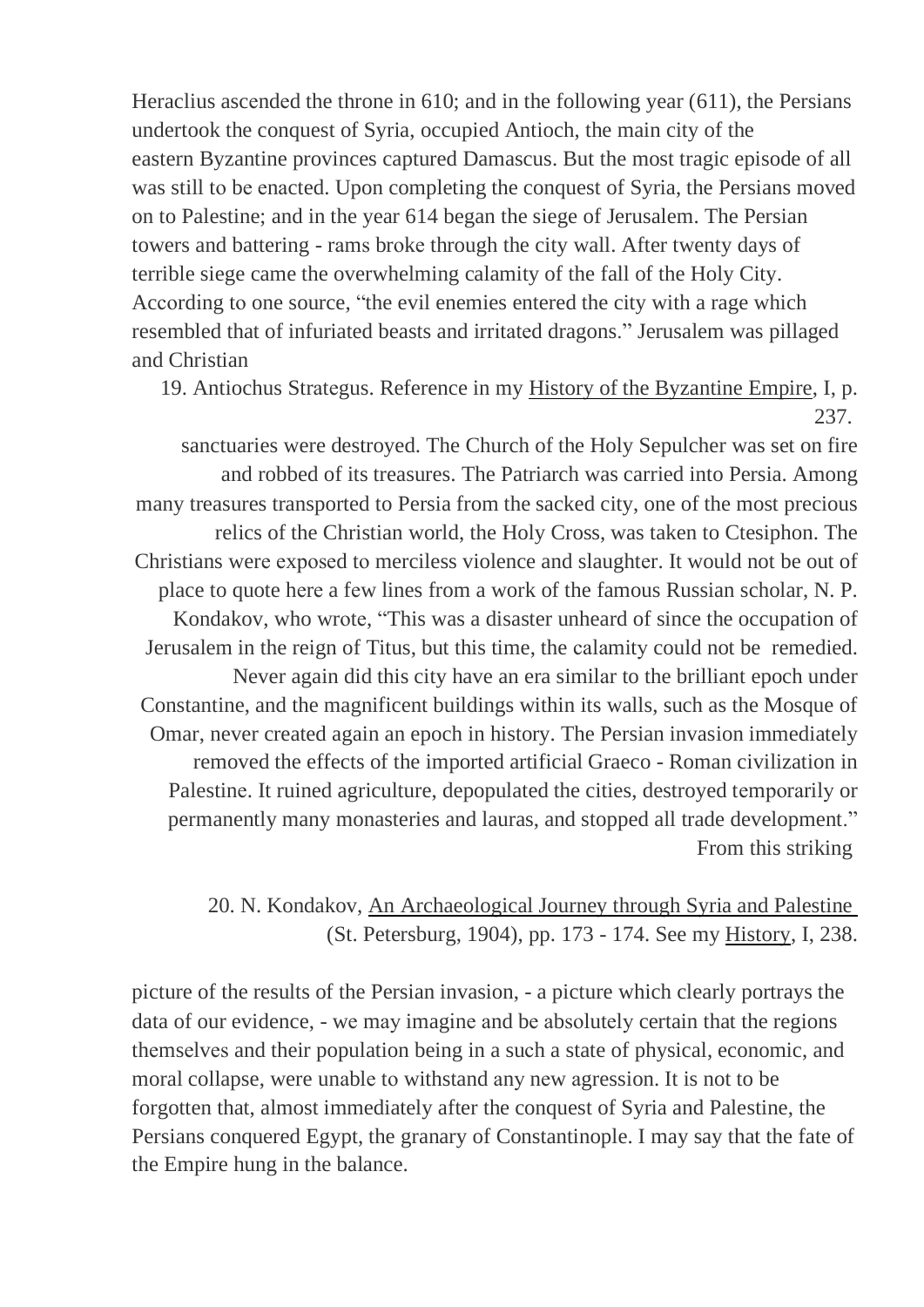It is true that, a few years after these disasters, Heraclius conducted three Persian campaigns, which were crowned by brilliant success. Syria, Palestine and Egypt, in one word, all lost the provinces, were recovered, and the Holy Cross was returned to Jerusalem. Byzantium seemed to be in its heyday again. But these new campaigns, in spite of their success, affected still more deeply the depopulated, ruined and wornout provinces. From this brief sketch of the situation of Syria, Palestine, and Egypt, after the two Persian wars – no matter whether they were successful or unsuccessful – we may state positively that the population of these provinces, which still remained, was unable to put up resistance to any aggressor.

In addition the Byzantine troops themselves were weakened after the long, though finally successful, campaigns against Persia, and could not offer adequate resistance to the fresh resources of any enemy. Another extremely important factor must be taken into consideration when we are dealing with the question of why the eastern and southern provinces of the Empire, Syria, Palestine and Egypt, were so easily occupied by the Arabs. This factor is the growing dissatisfaction of their population due to the religious policy of Constantinople. Mostly monophysite, they came into violent conflict with the central government which was avowedly inexorable in regard to their religious demands. Heraclius' official religious policy was a striking contradiction of the religious feeling of the majority of the inhabitants of those provinces. In view of the unyielding policy of the central government, Syria, Palestine and Egypt were ready to secede from the Empire, and preferred to become subjects of the Arabs, who were, for the time being at least, known to be religiously tolerant and particularly interested in obtaining regular taxes from the conquered regions. This was something new and promising in the religious life of those exhausted provinces, a freedom of faith. Moreover, this was a very essential factor which urged their inhabitants to go away easily from the heavy surveillance of Constantinople. The Arabs were welcomed as deliverers, as soon as there was no further need to fear Heraclius. In the treaties with Jerusalem and other cities, one of their clauses guaranteed that the inhabitants would be entirely free to preserve their faith.

In additiona, I wish to say that, in their steady, victorious advance, the Arabs were exceedingly fortunate to have found from the beginning very talented military leaders at whose head stood Khalid -ibn -al -Walid, a brilliant strategist, who carefully weighed his chances, and was full of energy and daring, a man before whom, as one writer says, all had to yield. How it happened that their leaders, in a very

21. Becker, CMH, II, 336.

short period of time, succeeded in transforming loose and disorganized bands into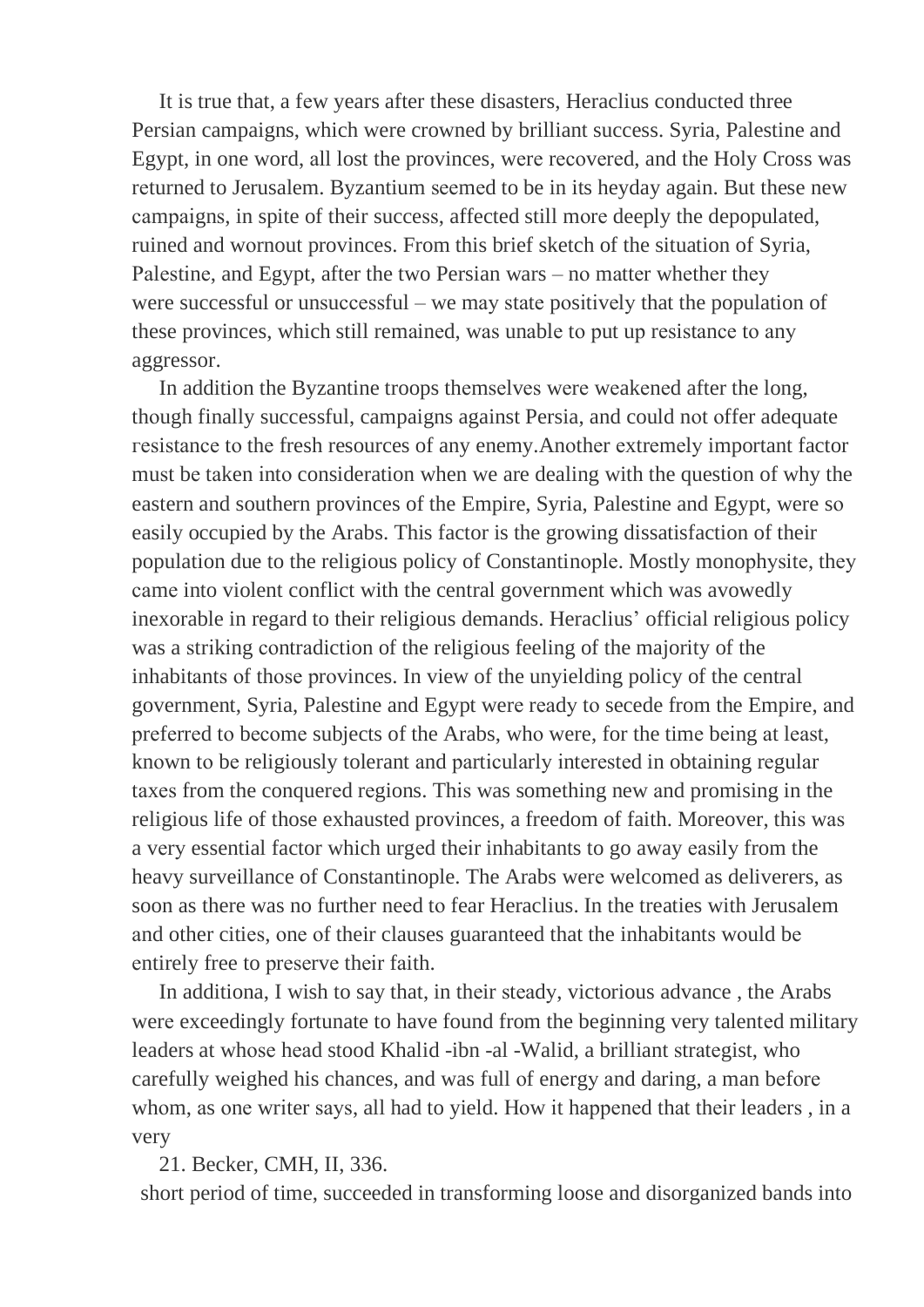regular well disciplined armies, and in inspiring into their hearts and minds the firm faith in the brilliant future of their new religion, in its universality, we do not know. Such miraculous speedy processes belong to those intangible historical phenomena before which historians, for the time being, at least, stand at a loss.

In the history of the Byzantine Empire, the Arab conquests, in the first half of the seventh century, were of tremendous importance. First of all, the Empire has shrunken considerably in its territory. But we know that, in many cases, the loss of a territory by one or another state, after an unsuccessful war, does not affect deeply the most essential interests of the defeated country: the defeated state, even in its curtailed territory, can live on along the same modified lines as it lived before. But the Byzantine defeat in the seventh century, in the East and in the South, was not a mere territorial loss: for the Empire it was the loss of its most prosperous, richest, economically best developed, most cultured and

strategically most important regions. And the size of the lost territory was unusually great. Before the Arab invasions the chief interests of the Empire, - I may say, its flesh and blood, - had already been concentrated in the lost provinces. If we take into consideration the size of the territorial loss and the political, cultural , and economic significance of the lost territory, we must come to the conclusion that the system of the Imperial government as it had been firmly established in the sixth century by Justinian the Great could not run along the same lines. Many new problems arose, and the government must have adjusted itself to the new conditions. Owing to the loss of Egypt which was the granary of Constantinople, a new problem evolved, - that of supplying the unruly and turbulent capital with grain. The defeat of the imperial armies by the new - born Arab troops revealed the unsatisfactory military organization. Drastic reforms should have been made in this respect.

Heraclian and Isaurian reformers, - whether the latter rose to the occasion, or not. This is the subject for another paper. The lost provinces were the most precious elements in the economic and commercial life of the Empire. Energetic measures should have been taken in order to try to restore the lost commercial welfare. The government realized the new conditions and clearly understood the urgent necessity of new forms, of a fresh approach. Therefore we are beginning only now to grasp the causes and bases of the reorganizing activities of the Heraclium and Isaurian periods. After the Arab conquests, the Empire could not live on the former pattern; something new, something more drastic than put new wine into old bottles, should have been enacted. It would be out of place to embark here on the complicated problem regarding the success or failure of the Heraclian and Isaurian reformers, - whether the latter rose to the occasion, or not. The easy loss of the long coastline in the south-eastern basin of the Mediterranean clearly showed that something drastic should have been done also with the navy. In the sixth century, under Justinian the Great, after the conquest of the Vandal Kingdom, in North Africa, the Empire had no sea-foes to fear, and, from the point of view of